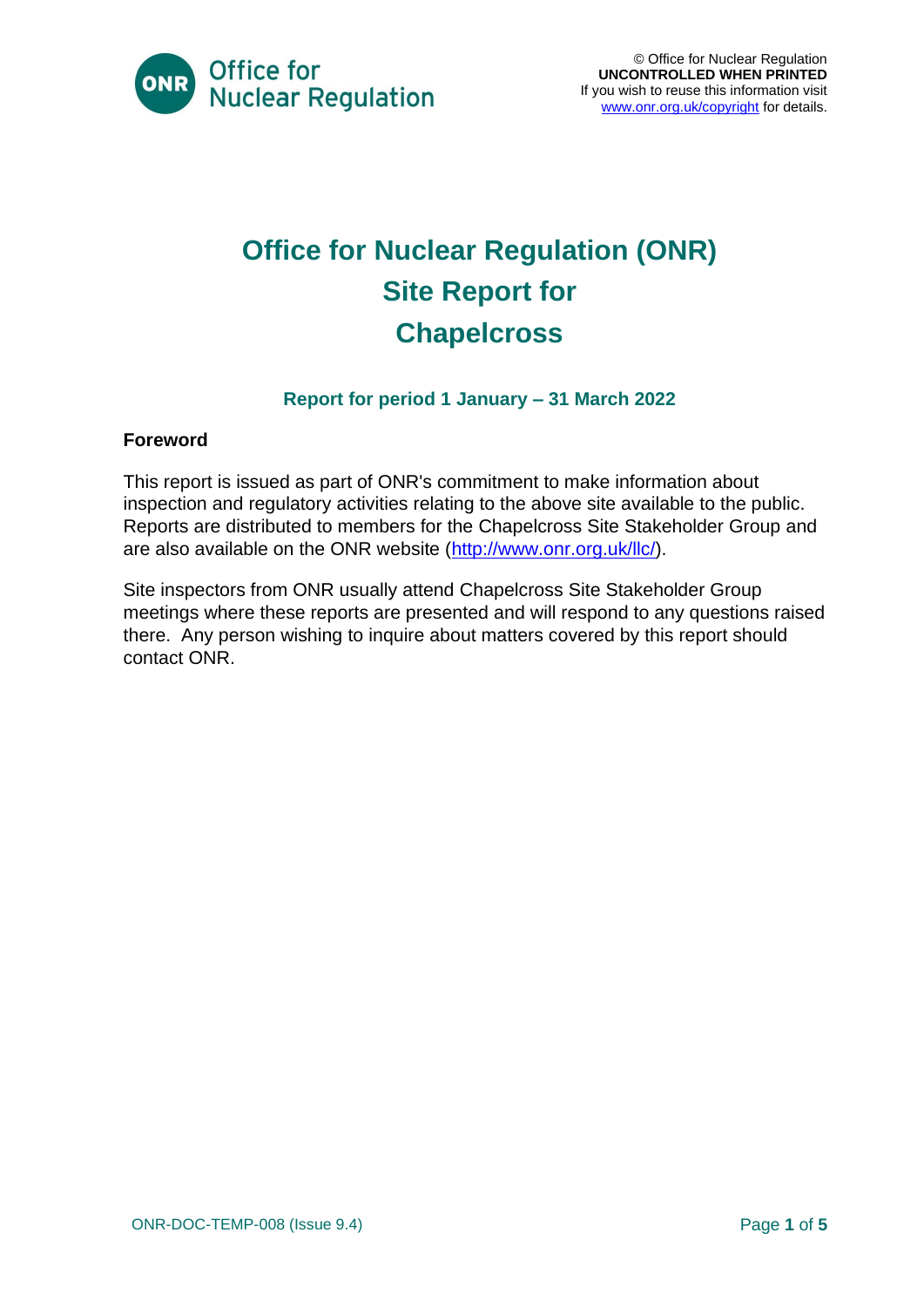#### **Table of Contents**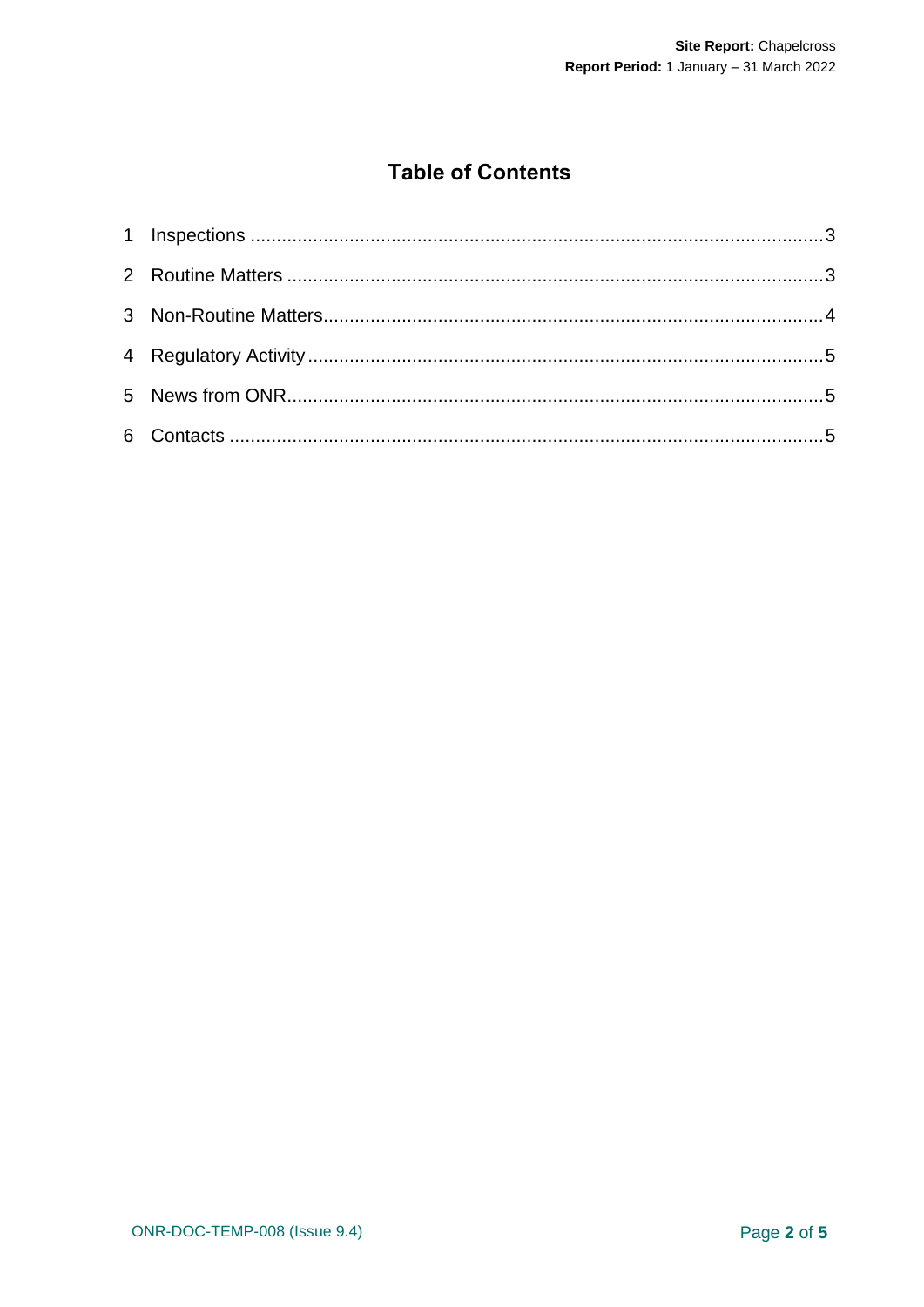# <span id="page-2-0"></span>**1 Inspections**

### **Dates of inspection**

The ONR site inspector made inspections at the Chapelcross site on the following dates during the report period 1 January – 31 March 2022:

 $\blacksquare$  1 – 3 February 2022

# <span id="page-2-1"></span>**2 Routine Matters**

#### **Inspections**

Inspections are undertaken as part of the process for monitoring compliance with:

- the conditions attached by ONR to the nuclear site licence granted under the Nuclear Installations Act 1965 (NIA65) (as amended);
- the Energy Act 2013:
- the Health and Safety at Work Act 1974 (HSWA74); and
- regulations made under HSWA74, for example the Ionising Radiations Regulations 2017 (IRR17) and the Management of Health and Safety at Work Regulations 1999 (MHSWR99).

The inspections entail monitoring licensee's actions on the site in relation to incidents, operations, maintenance, projects, modifications, safety case changes and any other matters that may affect safety. The licensee is required to make and implement adequate arrangements under the conditions attached to the licence in order to ensure legal compliance. Inspections seek to judge both the adequacy of these arrangements and their implementation.

In this period, ONR carried out the following planned inspections at Chapelcross:

Licence Condition (LC) compliance inspections: - compliance inspections focus on single LC compliance sampled from areas across the site. Each area may include multiple systems. The LCs inspected during this period were:

- **LC11** Emergency arrangements
- LC17 Management systems

ONR also carried out an inspection of the safety management system for off-site transport under the Carriage of Dangerous Goods and the Transportable Pressure Equipment Regulations (CDG) 2009 during the period.

For the LC Inspections and the transport management inspection, ONR judged that the arrangements made and implemented by the site in response to safety requirements were adequate.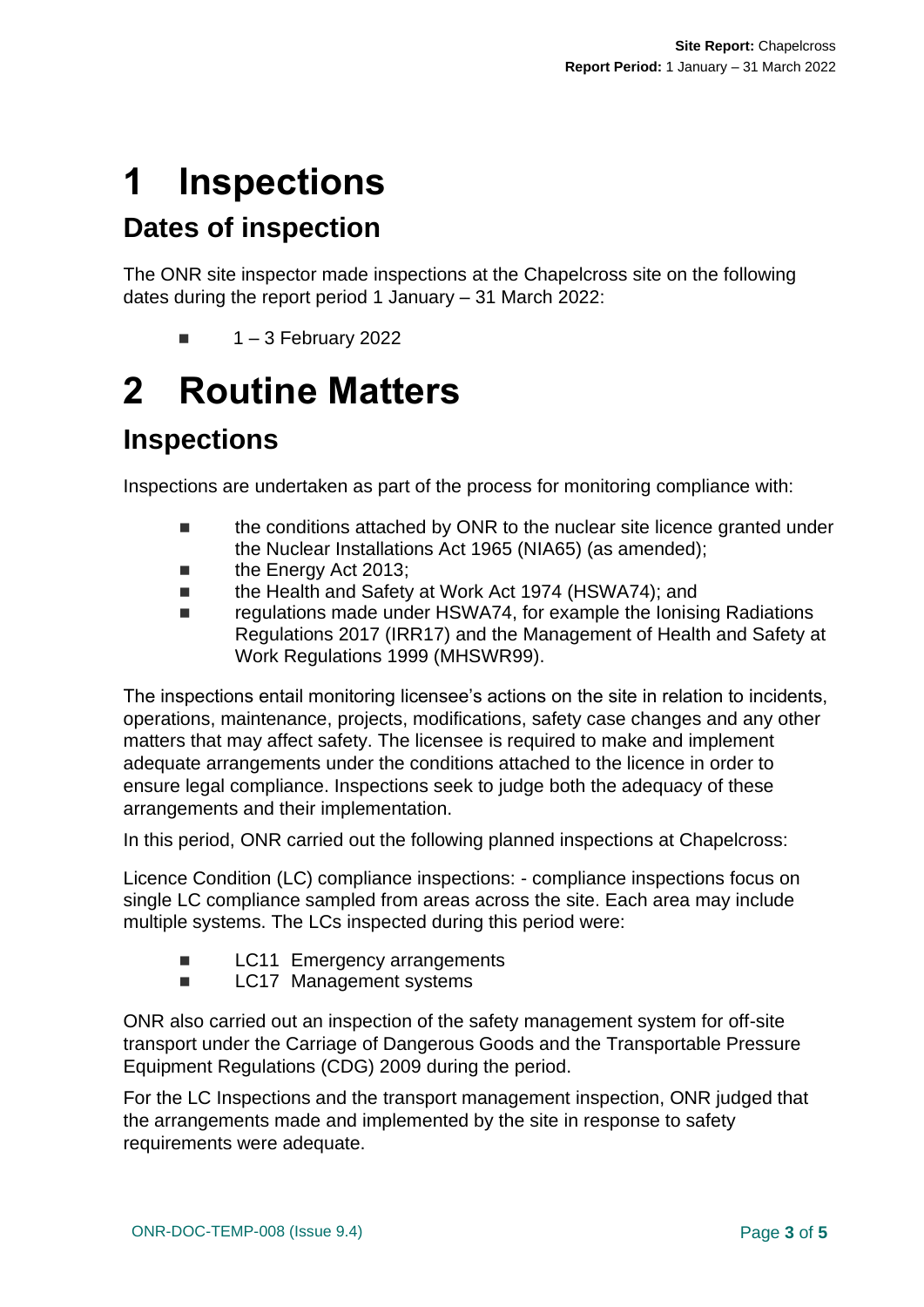During the reporting period, ONR judged the arrangements made and implemented by the site in response to safety requirements to be satisfactory in the areas inspected.

Where improvements have been identified, the licensee has made a commitment to address those issues, and ONR inspectors will closely monitor progress during future site inspections. Where necessary, ONR will take formal regulatory enforcement action to ensure that appropriate remedial measures are implemented to reasonably practicable timescales.

Members of the public, who would like further information on ONR's inspection activities during the reporting period, can view site Intervention Reports at [www.onr.org.uk/intervention-records](http://www.onr.org.uk/intervention-records) on our website [www.onr.org.uk.](http://www.onr.org.uk/)

Should you have any queries regarding our inspection activities, please email [contact@onr.gov.uk.](mailto:contact@onr.gov.uk)

#### **Other work**

The site inspector held a periodic meeting with safety representatives, to support their function of representing employees and receiving information on matters affecting their health, safety and welfare at work.

### <span id="page-3-0"></span>**3 Non-Routine Matters**

Licensees are required to have arrangements to respond to non-routine matters and events. ONR inspectors judge the adequacy of the licensee's response, including actions taken to implement any necessary improvements.

There were no such matters or events of significance during the period.

#### **COVID-19**

In response to the Covid-19 pandemic all 12 of Magnox Ltd.'s (ML) licensed sites have put arrangements in place to ensure their workplaces are COVID-secure sites. The sites have returned to a new "normal" with many staff combining working from home and at site as appropriate, with project work restarted to ensure the safe and timely decommissioning of these sites. In this quarter, Chapelcross has continued with a controlled return to service with a number of staff working from home and at site as appropriate and has progressed a significant way through their plans. The ML Internal Oversight team has checked independently that the pandemic and restart arrangements have been properly implemented.

Emergency preparedness is being maintained through a duty cover team at each site in accordance with ONR approved emergency arrangements. These arrangements include the provision to call in additional personnel and the emergency services onto site to assist ML staff. These plans have been regularly rehearsed and observed by ONR inspectors during emergency exercises in the past.